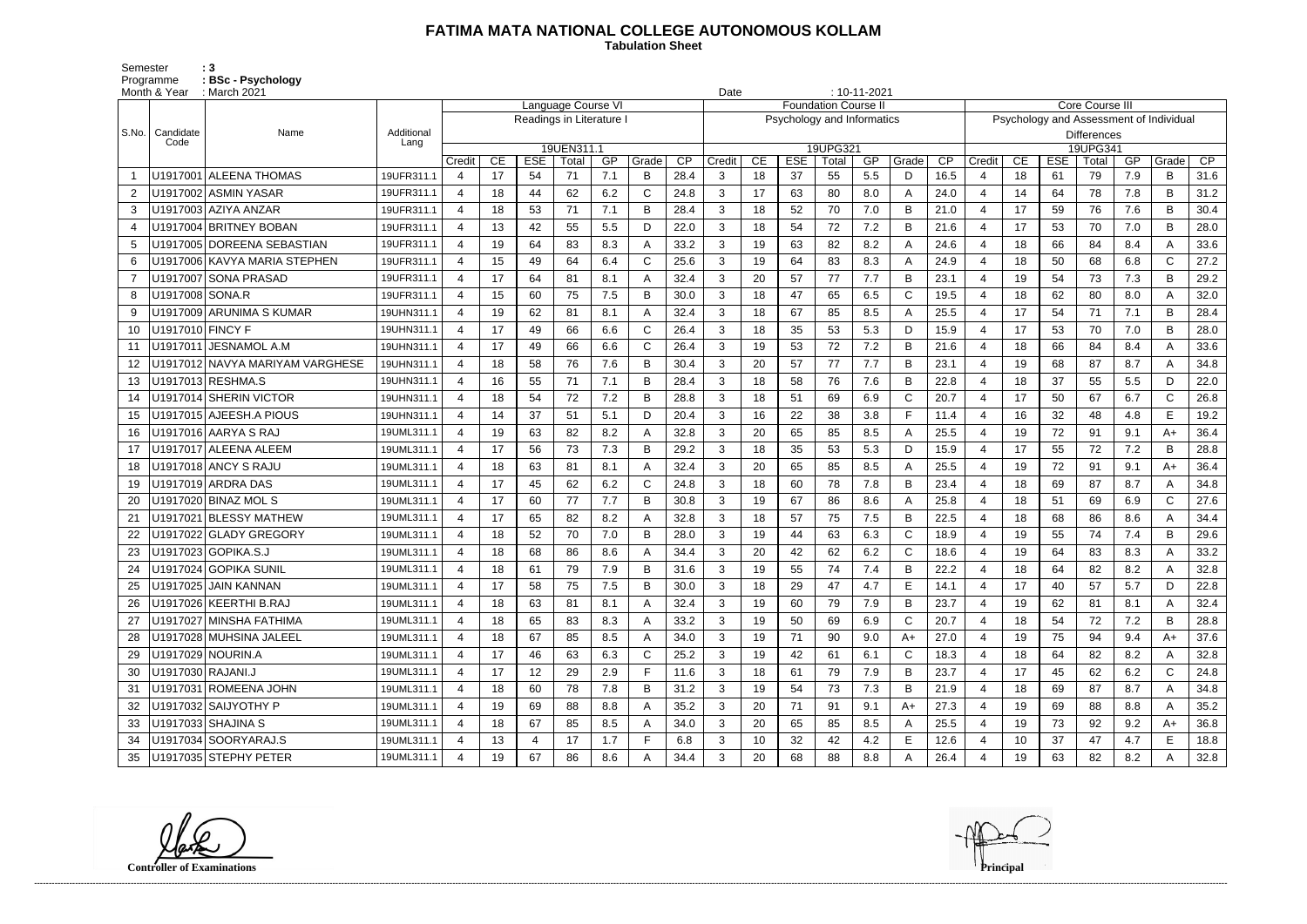|           |                   | Name                           | Additional<br>Lanc | Language Course VI<br>Readings in Literature I |    |     |            |          |         |      |          |                            |      | <b>Foundation Course II</b> |     |       |      |        | Core Course III                                               |            |       |                                   |         |      |  |
|-----------|-------------------|--------------------------------|--------------------|------------------------------------------------|----|-----|------------|----------|---------|------|----------|----------------------------|------|-----------------------------|-----|-------|------|--------|---------------------------------------------------------------|------------|-------|-----------------------------------|---------|------|--|
| l S.No. I | Candidate<br>Code |                                |                    |                                                |    |     |            |          |         |      |          | Psychology and Informatics |      |                             |     |       |      |        | Psychology and Assessment of Individual<br><b>Differences</b> |            |       |                                   |         |      |  |
|           |                   |                                |                    |                                                |    |     | 19UEN311.1 |          |         |      | 19UPG321 |                            |      |                             |     |       |      |        | 19UPG341                                                      |            |       |                                   |         |      |  |
|           |                   |                                |                    | Credit                                         |    | ESE | Total      | GP       | Grade I | CP.  | Credit   | CE.                        | ESE. | Total                       | -GP | Grade | -C D | Credit | CE.                                                           | <b>ESE</b> | Total | GP.                               | Grade ' | CP.  |  |
|           |                   | 36   U1917036   BHAGYANADH M A | 19UML311.1         |                                                |    | 64  | -81        |          |         | 32.4 |          | 19                         | -69  | 88                          |     |       | 26.4 |        | 18                                                            | 58         | 76    | $\overline{\phantom{a}}$<br>. . 0 |         | 30.4 |  |
|           |                   | 37   U1917037   ROSHAN R       | 19UML311.1         |                                                | 16 | 38  | 54         | гΛ<br>.ٽ |         | 216  |          | 17                         |      | 66                          |     |       | 19.8 |        |                                                               | 62         | 79    | 7 <sub>0</sub><br>।. ৩            |         | 31.6 |  |

 $\omega$ 

**Controller of Examinations** 

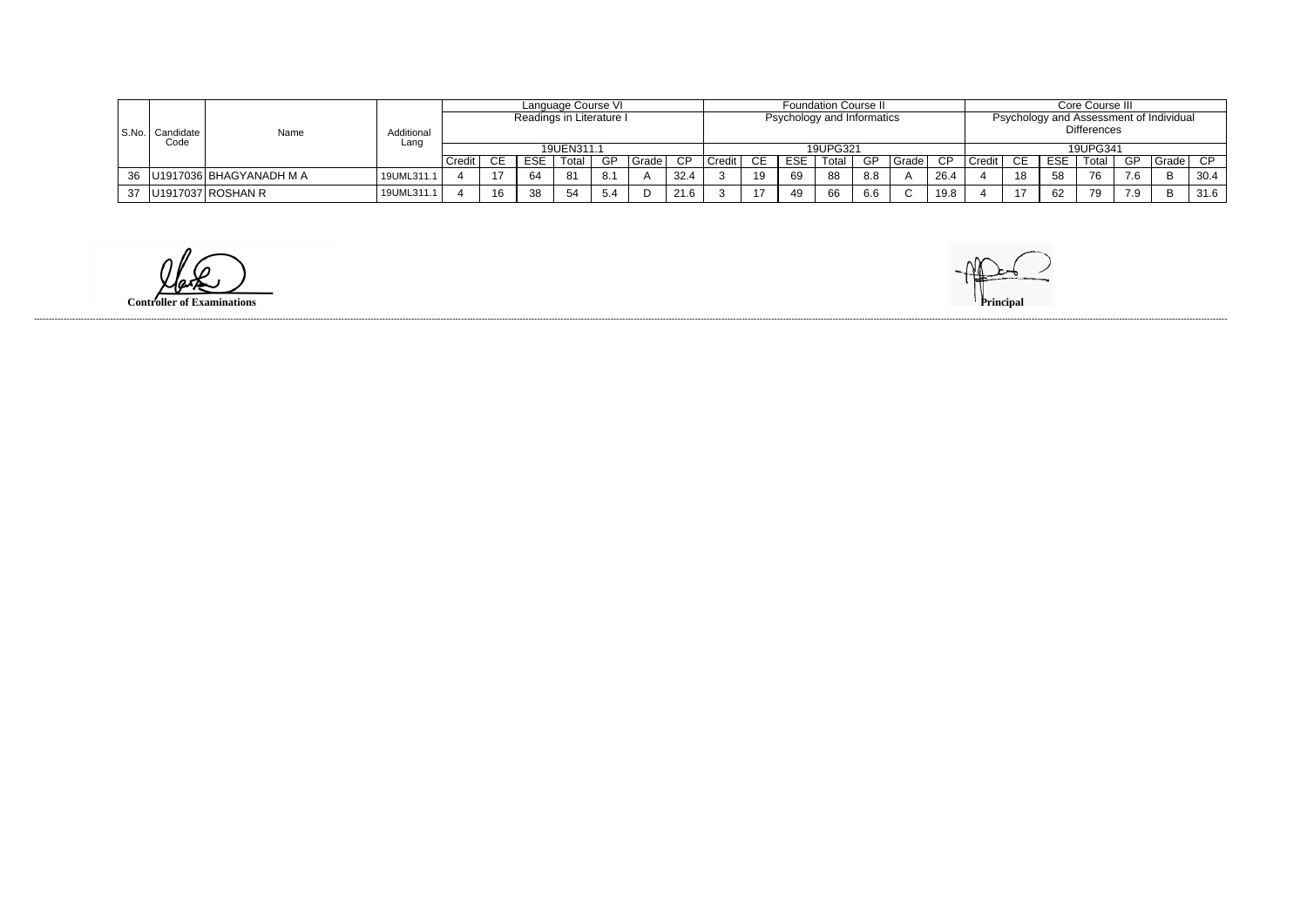|                |                   |                                 |                    | <b>Complementary Course V</b> |                                                                                                                   |                           |    |     |              |      | <b>Complementary Course VI</b>                |             |                |     |           |              |      |  |
|----------------|-------------------|---------------------------------|--------------------|-------------------------------|-------------------------------------------------------------------------------------------------------------------|---------------------------|----|-----|--------------|------|-----------------------------------------------|-------------|----------------|-----|-----------|--------------|------|--|
|                |                   |                                 |                    |                               |                                                                                                                   | Physiology and Motivation |    |     |              |      | <b>Statistical Methods for Psychology-III</b> |             |                |     |           |              |      |  |
| S.No.          | Candidate<br>Code | Name                            | Additional<br>Lang |                               |                                                                                                                   |                           |    |     |              |      |                                               |             |                |     |           |              |      |  |
|                |                   |                                 |                    |                               | 19UZO331.2<br>19UST331.5<br>CP<br>CE<br><b>ESE</b><br>GP<br>Grade<br>CE<br><b>ESE</b><br>Total<br>Credit<br>Total |                           |    |     |              |      |                                               |             |                |     |           |              | CP   |  |
|                |                   | U1917001 ALEENA THOMAS          | 19UFR311.1         | Credit<br>3                   | 16                                                                                                                | 50                        | 66 | 6.6 | $\mathsf{C}$ | 19.8 | 3                                             | 17          | 28             | 45  | GP<br>4.5 | Grade<br>E   | 13.5 |  |
| $\overline{2}$ |                   | U1917002 ASMIN YASAR            | 19UFR311.1         | 3                             | 18                                                                                                                | 68                        | 86 | 8.6 | A            | 25.8 | 3                                             | 17          | 19             | 36  | 3.6       | F            | 10.8 |  |
| 3              |                   | U1917003 AZIYA ANZAR            | 19UFR311.1         | 3                             | 18                                                                                                                | 72                        | 90 | 9.0 | $A+$         | 27.0 | 3                                             | 17          | 35             | 52  | 5.2       | D            | 15.6 |  |
| 4              |                   | U1917004 BRITNEY BOBAN          | 19UFR311.1         | 3                             | 19                                                                                                                | 47                        | 66 | 6.6 | $\mathsf{C}$ | 19.8 | 3                                             | 18          | 10             | 28  | 2.8       | F            | 8.4  |  |
| 5              |                   | U1917005 DOREENA SEBASTIAN      | 19UFR311.1         | 3                             | 18                                                                                                                | 62                        | 80 | 8.0 | Α            | 24.0 | 3                                             | 17          | 41             | 58  | 5.8       | D            | 17.4 |  |
| 6              |                   | U1917006 KAVYA MARIA STEPHEN    | 19UFR311.1         | 3                             | 18                                                                                                                | 72                        | 90 | 9.0 | $A+$         | 27.0 | 3                                             | 19          | 66             | 85  | 8.5       | A            | 25.5 |  |
| $\overline{7}$ |                   | U1917007 SONA PRASAD            | 19UFR311.1         | 3                             | 17                                                                                                                | 59                        | 76 | 7.6 | B            | 22.8 | 3                                             | 19          | 44             | 63  | 6.3       | $\mathsf{C}$ | 18.9 |  |
| 8              | U1917008 SONA.R   |                                 | 19UFR311.1         | 3                             | 17                                                                                                                | 64                        | 81 | 8.1 | Α            | 24.3 | 3                                             | 18          | 59             | 77  | 7.7       | B            | 23.1 |  |
| 9              |                   | U1917009 ARUNIMA S KUMAR        | 19UHN311.1         | 3                             | 18                                                                                                                | 67                        | 85 | 8.5 | Α            | 25.5 | 3                                             | 19          | 47             | 66  | 6.6       | $\mathsf{C}$ | 19.8 |  |
| 10             | U1917010 FINCY F  |                                 | 19UHN311.1         | 3                             | 14                                                                                                                | 63                        | 77 | 7.7 | B            | 23.1 | 3                                             | 17          | 47             | 64  | 6.4       | $\mathsf{C}$ | 19.2 |  |
| 11             |                   | U1917011 JESNAMOL A.M           | 19UHN311.1         | 3                             | 16                                                                                                                | 65                        | 81 | 8.1 | Α            | 24.3 | 3                                             | 19          | 58             | 77  | 7.7       | B            | 23.1 |  |
| 12             |                   | U1917012 NAVYA MARIYAM VARGHESE | 19UHN311.1         | 3                             | 17                                                                                                                | 60                        | 77 | 7.7 | B            | 23.1 | 3                                             | 19          | 67             | 86  | 8.6       | Α            | 25.8 |  |
| 13             |                   | U1917013 RESHMA.S               | 19UHN311.1         | 3                             | 16                                                                                                                | 59                        | 75 | 7.5 | B            | 22.5 | 3                                             | 19          | 60             | 79  | 7.9       | B            | 23.7 |  |
| 14             |                   | U1917014 SHERIN VICTOR          | 19UHN311.1         | 3                             | 16                                                                                                                | 67                        | 83 | 8.3 | A            | 24.9 | 3                                             | 19          | 65             | 84  | 8.4       | Α            | 25.2 |  |
| 15             |                   | U1917015 AJEESH.A PIOUS         | 19UHN311.1         | 3                             | 15                                                                                                                | 24                        | 39 | 3.9 | F            | 11.7 | 3                                             | 17          | 4              | 21  | 2.1       | F            | 6.3  |  |
| 16             |                   | U1917016 AARYA S RAJ            | 19UML311.1         | 3                             | 18                                                                                                                | 71                        | 89 | 8.9 | Α            | 26.7 | 3                                             | 20          | 80             | 100 | 10.0      | $A+$         | 30.0 |  |
| 17             |                   | U1917017 ALEENA ALEEM           | 19UML311.1         | 3                             | 17                                                                                                                | 54                        | 71 | 7.1 | B            | 21.3 | 3                                             | 19          | 38             | 57  | 5.7       | D            | 17.1 |  |
| 18             |                   | U1917018 ANCY S RAJU            | 19UML311.1         | 3                             | 19                                                                                                                | 73                        | 92 | 9.2 | $A+$         | 27.6 | 3                                             | 19          | 76             | 95  | 9.5       | $A+$         | 28.5 |  |
| 19             |                   | U1917019 ARDRA DAS              | 19UML311.1         | 3                             | 16                                                                                                                | 62                        | 78 | 7.8 | B            | 23.4 | 3                                             | 19          | 61             | 80  | 8.0       | Α            | 24.0 |  |
| 20             |                   | U1917020 BINAZ MOL S            | 19UML311.1         | 3                             | 17                                                                                                                | 68                        | 85 | 8.5 | Α            | 25.5 | 3                                             | 17          | 68             | 85  | 8.5       | Α            | 25.5 |  |
| 21             |                   | U1917021 BLESSY MATHEW          | 19UML311.1         | 3                             | 18                                                                                                                | 72                        | 90 | 9.0 | $A+$         | 27.0 | 3                                             | 19          | 76             | 95  | 9.5       | $A+$         | 28.5 |  |
| 22             |                   | U1917022 GLADY GREGORY          | 19UML311.1         | 3                             | 17                                                                                                                | 55                        | 72 | 7.2 | B            | 21.6 | 3                                             | 19          | 74             | 93  | 9.3       | $A+$         | 27.9 |  |
| 23             |                   | U1917023 GOPIKA.S.J             | 19UML311.1         | 3                             | 19                                                                                                                | 67                        | 86 | 8.6 | Α            | 25.8 | 3                                             | 20          | 74             | 94  | 9.4       | $A+$         | 28.2 |  |
| 24             |                   | U1917024 GOPIKA SUNIL           | 19UML311.1         | 3                             | 16                                                                                                                | 63                        | 79 | 7.9 | B            | 23.7 | 3                                             | 17          | 32             | 49  | 4.9       | E            | 14.7 |  |
| 25             |                   | U1917025 JAIN KANNAN            | 19UML311.1         | 3                             | 17                                                                                                                | 33                        | 50 | 5.0 | D            | 15.0 | 3                                             | 17          | 8              | 25  | 2.5       | F            | 7.5  |  |
| 26             |                   | U1917026 KEERTHI B.RAJ          | 19UML311.1         | 3                             | 15                                                                                                                | 61                        | 76 | 7.6 | В            | 22.8 | 3                                             | 18          | 80             | 98  | 9.8       | A+           | 29.4 |  |
| 27             |                   | U1917027 MINSHA FATHIMA         | 19UML311.1         | 3                             | 16                                                                                                                | 56                        | 72 | 7.2 | В            | 21.6 | 3                                             | 18          | 61             | 79  | 7.9       | В            | 23.7 |  |
| 28             |                   | U1917028 MUHSINA JALEEL         | 19UML311.1         | 3                             | 19                                                                                                                | 72                        | 91 | 9.1 | A+           | 27.3 | 3                                             | 20          | 75             | 95  | 9.5       | $A+$         | 28.5 |  |
| 29             |                   | U1917029 NOURIN.A               | 19UML311.1         | 3                             | 16                                                                                                                | 59                        | 75 | 7.5 | B            | 22.5 | 3                                             | 17          | 51             | 68  | 6.8       | C            | 20.4 |  |
| 30             | U1917030 RAJANI.J |                                 | 19UML311.1         | 3                             | 16                                                                                                                | 49                        | 65 | 6.5 | C            | 19.5 | 3                                             | 17          | 28             | 45  | 4.5       | Е            | 13.5 |  |
| 31             |                   | U1917031 ROMEENA JOHN           | 19UML311.1         | 3                             | 18                                                                                                                | 71                        | 89 | 8.9 | A            | 26.7 | 3                                             | 20          | 75             | 95  | 9.5       | $A+$         | 28.5 |  |
| 32             |                   | U1917032 SAIJYOTHY P            | 19UML311.1         | 3                             | 20                                                                                                                | 74                        | 94 | 9.4 | $A+$         | 28.2 | 3                                             | 20          | 80             | 100 | 10.0      | A+           | 30.0 |  |
| 33             |                   | U1917033 SHAJINA S              | 19UML311.1         | 3                             | 17                                                                                                                | 74                        | 91 | 9.1 | $A+$         | 27.3 | 3                                             | 20          | 80             | 100 | 10.0      | $A+$         | 30.0 |  |
| 34             |                   | U1917034 SOORYARAJ.S            | 19UML311.1         | 3                             | 17                                                                                                                | 7 <sup>1</sup>            | 24 | 2.4 | F.           | 7.2  | 3                                             | $\mathbf 0$ | $\overline{4}$ | 4   | 0.4       | F            | 1.2  |  |
| 35             |                   | U1917035 STEPHY PETER           | 19UML311.1         | 3                             | 18                                                                                                                | 73                        | 91 | 9.1 | $A+$         | 27.3 | 3                                             | 20          | 77             | 97  | 9.7       | A+           | 29.1 |  |

**Controller of Examinations**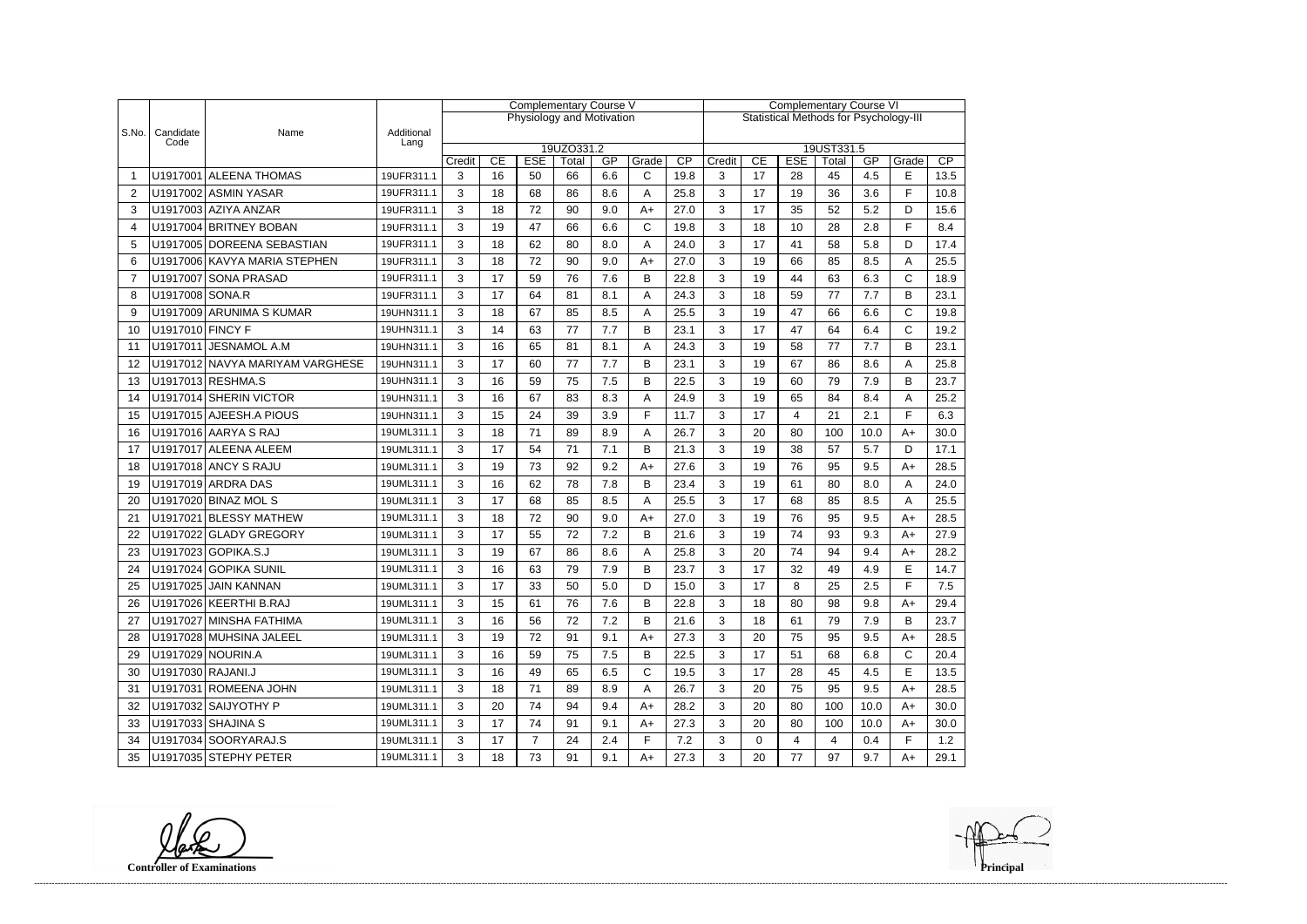|       |           | Name<br>Code            |                    |                                                                     |            |            | Complementary Course V |     |        |           | <b>Complementary Course VI</b> |                |            |       |            |       |      |  |
|-------|-----------|-------------------------|--------------------|---------------------------------------------------------------------|------------|------------|------------------------|-----|--------|-----------|--------------------------------|----------------|------------|-------|------------|-------|------|--|
|       |           |                         | Additional<br>Lang | Statistical Methods for Psychology-III<br>Physiology and Motivation |            |            |                        |     |        |           |                                |                |            |       |            |       |      |  |
| S.No. | Candidate |                         |                    |                                                                     |            |            |                        |     |        |           |                                |                |            |       |            |       |      |  |
|       |           |                         |                    |                                                                     | 19UZO331.2 |            |                        |     |        |           |                                |                |            |       | 19UST331.5 |       |      |  |
|       |           |                         |                    | Credit                                                              | CE.        | <b>ESE</b> | Total                  | GP  | Grade  | <b>CP</b> | Credit                         | СE             | <b>ESE</b> | Total | GP         | Grade | CP   |  |
| 36    |           | U1917036 BHAGYANADH M A | 19UML311.1         |                                                                     | 19         | 70         | 91                     | 9.1 | A+     | 27.3      |                                | 20             | 70         | 90    | 9.0        | A+    | 27.0 |  |
| 37    |           | U1917037 ROSHAN R       | 19UML311.1         | ົ                                                                   | 1 5        | 48         | 63                     | 6.3 | $\sim$ | 18.9      |                                | $\overline{ }$ |            | 19    | 1 Q        |       | 5.7  |  |

**Controller of Examinations**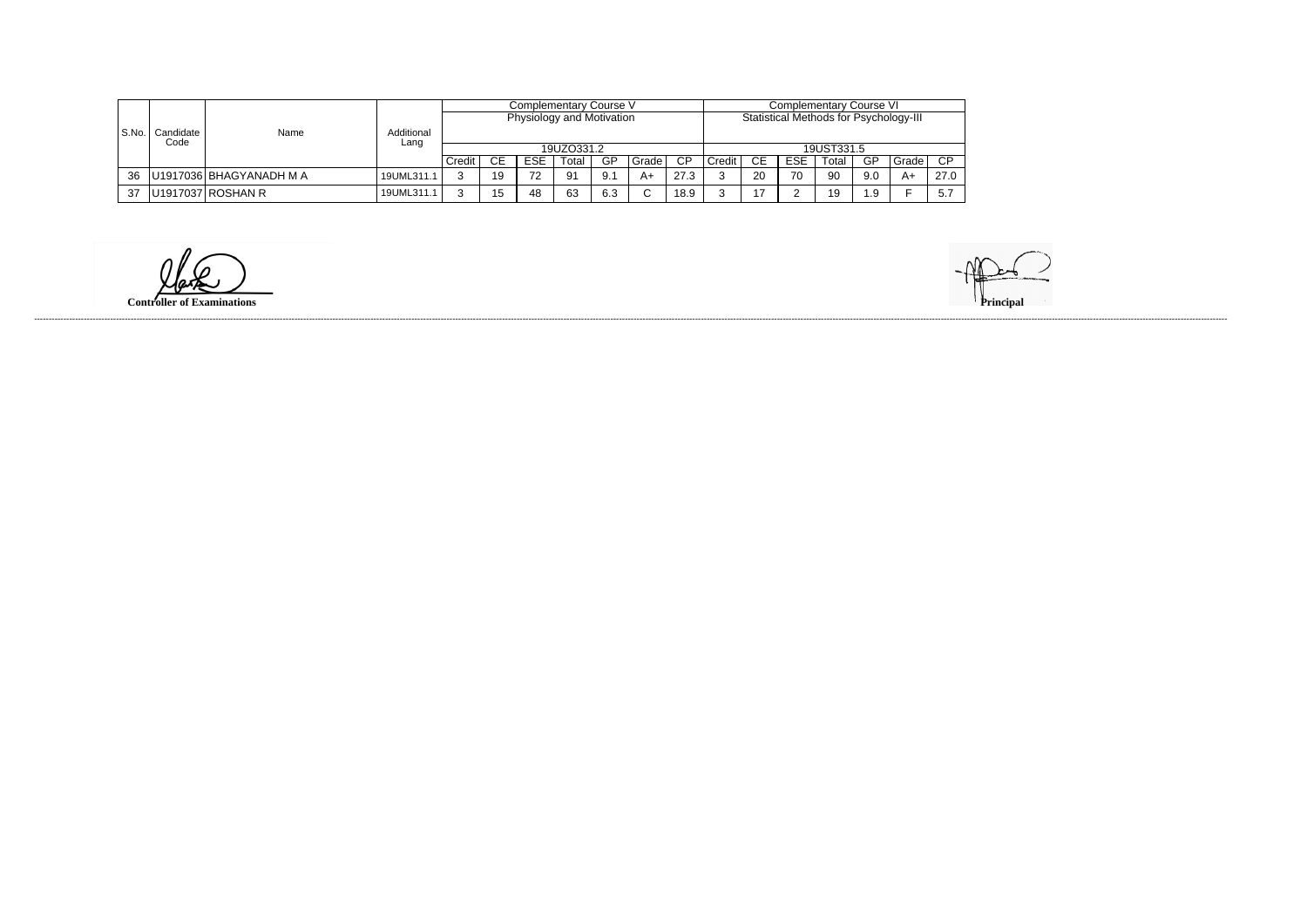|                 |                   |                                 |                    |                |    |            | Language Course VII |     |       |                 |                |                |              |               |
|-----------------|-------------------|---------------------------------|--------------------|----------------|----|------------|---------------------|-----|-------|-----------------|----------------|----------------|--------------|---------------|
|                 |                   |                                 |                    |                |    |            |                     |     |       |                 |                |                |              |               |
| S.No.           | Candidate<br>Code | Name                            | Additional<br>Lang |                |    |            |                     |     |       |                 | Total          | <b>SCPA</b>    | Grade        | Result        |
|                 |                   |                                 |                    | Credit         | CE | <b>ESE</b> | Total               | GP  | Grade | $\overline{CP}$ |                |                |              |               |
| $\overline{1}$  |                   | U1917001 ALEENA THOMAS          | 19UFR311.1         | 4              | 14 | 34         | 48                  | 4.8 | E     | 19.2            | 129.0          | 6.14           | C            | <b>PASSED</b> |
| $\overline{2}$  |                   | U1917002 ASMIN YASAR            | 19UFR311.1         | 4              | 13 | 37         | 50                  | 5.0 | D     | 20.0            | $\blacksquare$ | $\sim$         | F            | <b>FAILED</b> |
| 3               |                   | U1917003 AZIYA ANZAR            | 19UFR311.1         | 4              | 16 | 53         | 69                  | 6.9 | C     | 27.6            | 150.0          | 7.14           | B            | <b>PASSED</b> |
| 4               |                   | U1917004 BRITNEY BOBAN          | 19UFR311.1         | 4              | 12 | 21         | 33                  | 3.3 | F     | 13.2            |                |                | F            | <b>FAILED</b> |
| 5               |                   | U1917005 DOREENA SEBASTIAN      | 19UFR311.1         | 4              | 16 | 52         | 68                  | 6.8 | C     | 27.2            | 160.0          | 7.62           | B            | <b>PASSED</b> |
| 6               |                   | U1917006 KAVYA MARIA STEPHEN    | 19UFR311.1         | 4              | 17 | 66         | 83                  | 8.3 | Α     | 33.2            | 163.4          | 7.78           | B            | PASSED        |
| 7               |                   | U1917007 SONA PRASAD            | 19UFR311.1         | 4              | 18 | 70         | 88                  | 8.8 | Α     | 35.2            | 161.6          | 7.70           | B            | <b>PASSED</b> |
| 8               | U1917008 SONA.R   |                                 | 19UFR311.1         | 4              | 14 | 36         | 50                  | 5.0 | D     | 20.0            | 148.9          | 7.09           | B            | <b>PASSED</b> |
| 9               |                   | U1917009 ARUNIMA S KUMAR        | 19UHN311.1         | 4              | 19 | 71         | 90                  | 9.0 | $A+$  | 36.0            | 167.6          | 7.98           | B            | PASSED        |
| 10              | U1917010 FINCY F  |                                 | 19UHN311.1         | 4              | 12 | 20         | 32                  | 3.2 | F     | 12.8            | $\blacksquare$ | $\sim$         | F            | <b>FAILED</b> |
| 11              | U1917011          | JESNAMOL A.M                    | 19UHN311.1         | 4              | 15 | 51         | 66                  | 6.6 | C     | 26.4            | 155.4          | 7.40           | B            | <b>PASSED</b> |
| 12              |                   | U1917012 NAVYA MARIYAM VARGHESE | 19UHN311.1         | 4              | 15 | 54         | 69                  | 6.9 | C     | 27.6            | 164.8          | 7.85           | B            | <b>PASSED</b> |
| 13              |                   | U1917013 RESHMA.S               | 19UHN311.1         | 4              | 17 | 59         | 76                  | 7.6 | В     | 30.4            | 149.8          | 7.13           | B            | <b>PASSED</b> |
| 14              |                   | U1917014 SHERIN VICTOR          | 19UHN311.1         | 4              | 16 | 56         | 72                  | 7.2 | B     | 28.8            | 155.2          | 7.39           | B            | PASSED        |
| 15              |                   | U1917015 AJEESH.A PIOUS         | 19UHN311.1         | 4              | 12 | 28         | 40                  | 4.0 | E     | 16.0            | $\blacksquare$ | $\blacksquare$ | F            | <b>FAILED</b> |
| 16              |                   | U1917016 AARYA S RAJ            | 19UML311.1         | 4              | 20 | 67         | 87                  | 8.7 | Α     | 34.8            | 186.2          | 8.87           | A            | PASSED        |
| 17              |                   | U1917017 ALEENA ALEEM           | 19UML311.1         | 4              | 20 | 45         | 65                  | 6.5 | C     | 26.0            | 138.3          | 6.59           | $\mathsf{C}$ | <b>PASSED</b> |
| 18              |                   | <b>U1917018 ANCY S RAJU</b>     | 19UML311.1         | 4              | 19 | 69         | 88                  | 8.8 | Α     | 35.2            | 185.6          | 8.84           | Α            | <b>PASSED</b> |
| 19              |                   | U1917019 ARDRA DAS              | 19UML311.1         | 4              | 18 | 54         | 72                  | 7.2 | B     | 28.8            | 159.2          | 7.58           | B            | PASSED        |
| 20              |                   | U1917020 BINAZ MOL S            | 19UML311.1         | 4              | 18 | 56         | 74                  | 7.4 | В     | 29.6            | 164.8          | 7.85           | B            | PASSED        |
| 21              |                   | U1917021 BLESSY MATHEW          | 19UML311.1         | 4              | 20 | 63         | 83                  | 8.3 | A     | 33.2            | 178.4          | 8.50           | A            | PASSED        |
| 22              |                   | U1917022 GLADY GREGORY          | 19UML311.1         | 4              | 19 | 47         | 66                  | 6.6 | C     | 26.4            | 152.4          | 7.26           | B            | <b>PASSED</b> |
| 23              |                   | U1917023 GOPIKA.S.J             | 19UML311.1         | 4              | 19 | 41         | 60                  | 6.0 | C     | 24.0            | 164.2          | 7.82           | B            | <b>PASSED</b> |
| 24              |                   | U1917024 GOPIKA SUNIL           | 19UML311.1         | 4              | 19 | 54         | 73                  | 7.3 | B     | 29.2            | 154.2          | 7.34           | B            | PASSED        |
| 25              |                   | U1917025 JAIN KANNAN            | 19UML311.1         | 4              | 18 | 37         | 55                  | 5.5 | D     | 22.0            |                |                | $\mathsf F$  | FAILED        |
| 26              |                   | U1917026 KEERTHI B.RAJ          | 19UML311.1         | 4              | 20 | 64         | 84                  | 8.4 | A     | 33.6            | 174.3          | 8.30           | A            | <b>PASSED</b> |
| 27              |                   | U1917027 MINSHA FATHIMA         | 19UML311.1         | 4              | 19 | 53         | 72                  | 7.2 | B     | 28.8            | 156.8          | 7.47           | B            | <b>PASSED</b> |
| 28              |                   | U1917028 MUHSINA JALEEL         | 19UML311.1         | 4              | 19 | 61         | 80                  | 8.0 | A     | 32.0            | 186.4          | 8.88           | A            | PASSED        |
| 29              |                   | U1917029 NOURIN.A               | 19UML311.1         | 4              | 18 | 46         | 64                  | 6.4 | C     | 25.6            | 144.8          | 6.90           | $\mathsf{C}$ | <b>PASSED</b> |
| 30              | U1917030 RAJANI.J |                                 | 19UML311.1         | 4              | 19 | 34         | 53                  | 5.3 | D     | 21.2            | $\sim$ $-$     | $\sim$         | F            | <b>FAILED</b> |
| 31              |                   | U1917031 ROMEENA JOHN           | 19UML311.1         | 4              | 19 | 57         | 76                  | 7.6 | B     | 30.4            | 173.5          | 8.26           | Α            | PASSED        |
| 32 <sub>2</sub> |                   | U1917032 SAIJYOTHY P            | 19UML311.1         | 4              | 20 | 71         | 91                  | 9.1 | $A+$  | 36.4            | 192.3          | 9.16           | A+           | PASSED        |
| 33              |                   | U1917033 SHAJINA S              | 19UML311.1         | 4              | 20 | 66         | 86                  | 8.6 | A     | 34.4            | 188.0          | 8.95           | A            | PASSED        |
| 34              |                   | U1917034 SOORYARAJ.S            | 19UML311.1         | 4              | 17 | 21         | 38                  | 3.8 | F     | 15.2            |                |                | F            | <b>FAILED</b> |
| 35              |                   | U1917035 STEPHY PETER           | 19UML311.1         | $\overline{4}$ | 20 | 60         | 80                  | 8.0 | A     | 32.0            | 182.0          | 8.67           | A            | <b>PASSED</b> |

**Controller of Examinations**